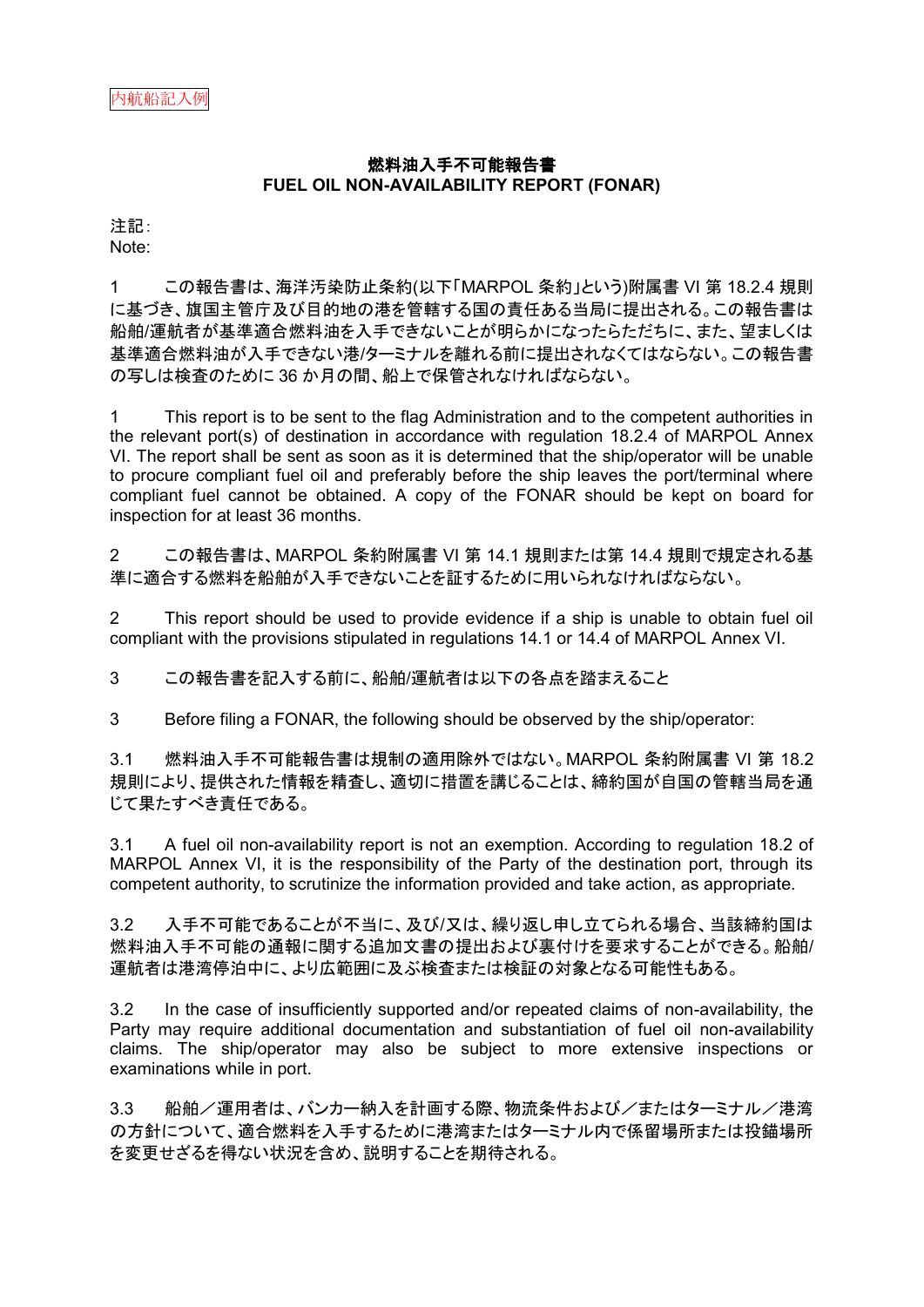3.3 Ships/operators are expected to take into account logistical conditions and/or terminal/port policies when planning bunkering, including but not limited to having to change berth or anchor within a port or terminal in order to obtain compliant fuel.

3.4 船舶/運用者は、合理的に可能な限り、ISO 8217の要件を満たす商業的に入手可能な燃 料油(粘度が異なり、硫黄分含有率が 0.50%以下の燃料(異なる潤滑油が必要)を含むがこれらに 限られない)のほか、加熱および/または他の処理を船上で行う必要のある燃料についても準備を 整えることを期待される。

3.4 Ships/operators are expected to prepare as far as reasonably practicable to be able to operate on compliant fuel oils. This could include, but is not limited to, fuel oils with different viscosity and different sulphur content not exceeding regulatory requirements (requiring different lube oils) as well as requiring heating and/or other treatment on board.

# ※記入例※

・「海洋丸」という船が東京港から那覇港への航海を予定している

- ・同船は東京港でA社から基準適合燃料油を購入して出航する予定だったが、A社から 「在庫がないため販売できない」と断られた。
- ・他社をあたり、B社とも連絡をとったが、「基準不適合燃料油ならば販売できるが、基準 適合燃料油の在庫はないので販売できない」と断られた。
- ・那覇港までの最低限の基準不適合燃料油をB社から購入し搭載するために「入手不可 時の通報」を行うもの。
- ・目的地である那覇の供給業者であるC社に確認したところ販売可能とのことだったの で、那覇港で基準適合燃料油を搭載予定。

「海洋丸」が通報を行う場合、記入例は以下のとおりです。

## **1** 船の詳細 **Particulars of ship**

1.1 船名 Name of ship:

海洋丸

-

- 1.2 IMO 番号 IMO Number:
- 1.3 船籍国 Flag: 日本
- 1.4 (他の関連登録番号がある場合は、ここに記載すること) (if other relevant registration number is available, enter here): (※船舶番号等を有する場合は記入してください。)
- **2** 当該船舶の航海計画の概要 **Description of ship's voyage plan**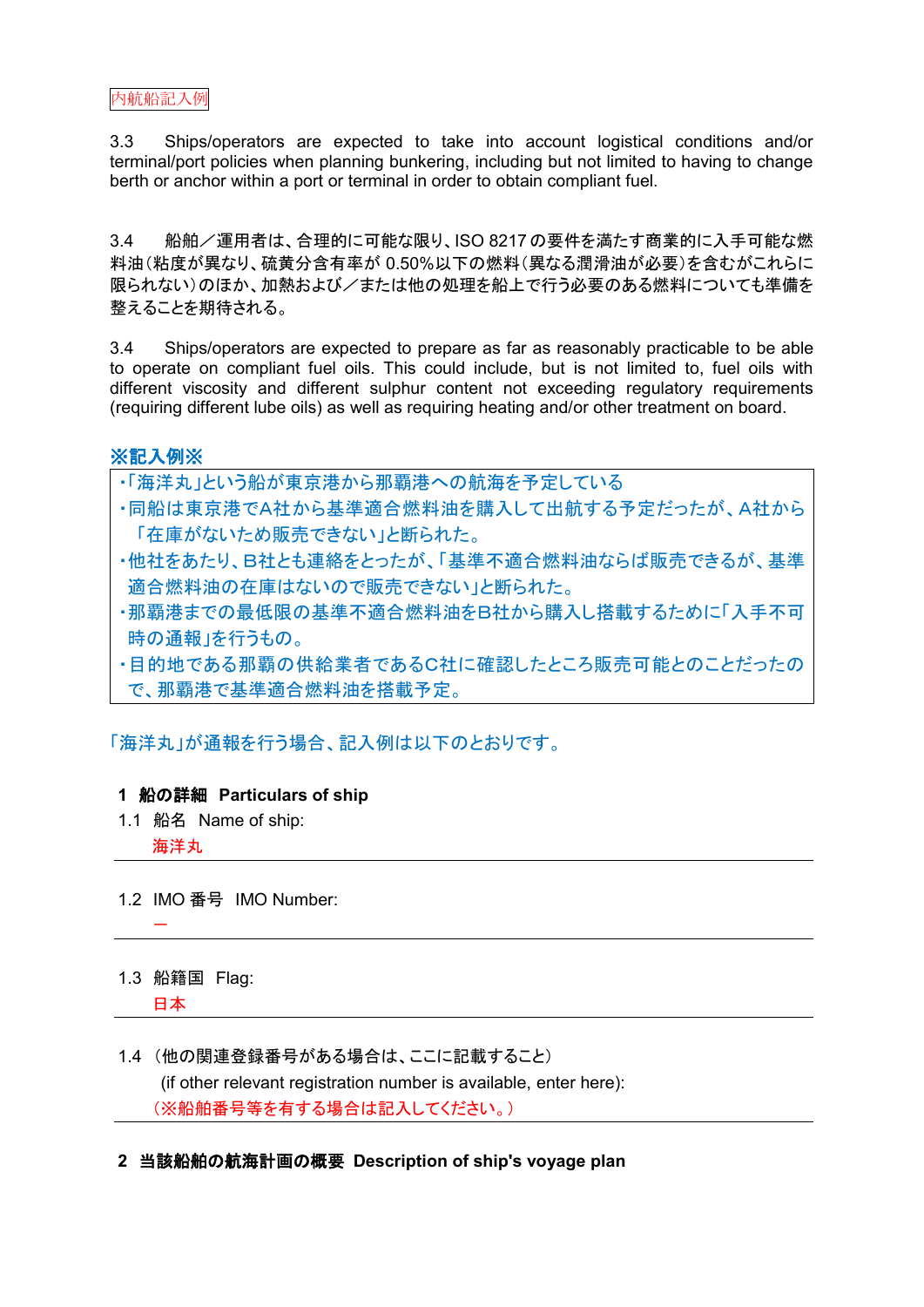2.1 外航船にあっては「次に入港予定の国(以下 X 国とする。)」の水域(および該当する場合は 排出規制海域(ECA))へ入域する際の、内航船にあっては「次に入港する予定の港(以下 X 港と する。)」に入港する際の、当該船舶の航海計画の概要(可能であれば航海計画の写しを添付す ること)

Oceangoing ships provide a description of the ship's voyage plan in place at the time of entry into "country X" waters (and ECA, if applicable) ,coastal ships provide one in place at the time of entry into "port X" (Attach copy of plan if available):

別添1参照(※「別添1」と付した航海計画の写しを添付してください)

- 2.2 航海の詳細 Details of voyage:
- 1 直前の出発港 Last port of departure:

東京港

- 2 「X 国」の最初の到着港又は「X 港」 First port of arrival in "country X" or "port X" 那覇港
- 3 直前の出発港からの出航日(年、月、日) Date of departure from last port (dd-mm-yyyy): 2020 年 2 月 1 日

4 「X 国」もしくは「X 港」への到着日(年、月、日) Date of arrival at first "country X" or "port X"(dd-mm-yyyy):

2020 年 2 月 3 日

5 船舶が最初に「X 国」海域(および該当する場合は ECA)を通航する、もしくは「X 港」に入港す る、という通知を受けた日付(年、月、日)(※会社等から「X 国」もしくは「X 港」に向かうよう指示を 受けた日付を記入してください。)

Date ship first received notice that it would be transiting in "country X" waters (and ECA, if applicable) or "port X" (dd-mm-yyyy) (※Date ship were instructed to go to "country X" or "port X" by company etc ):

2020 年 1 月 25 日

6 5 の時点での船舶の位置 Ship's location at the time of notice: 北緯O°O'O"、東経×°×′×″

7 船舶の運航者が予定している、「X 国」の水域(および該当する場合は ECA)もしくは「X 港」に 入る日付(年、月、日) Date ship operator expects to enter "country X" waters (and ECA, if applicable) or "port

X"(dd-mm-yyyy):

2020 年 2 月 3 日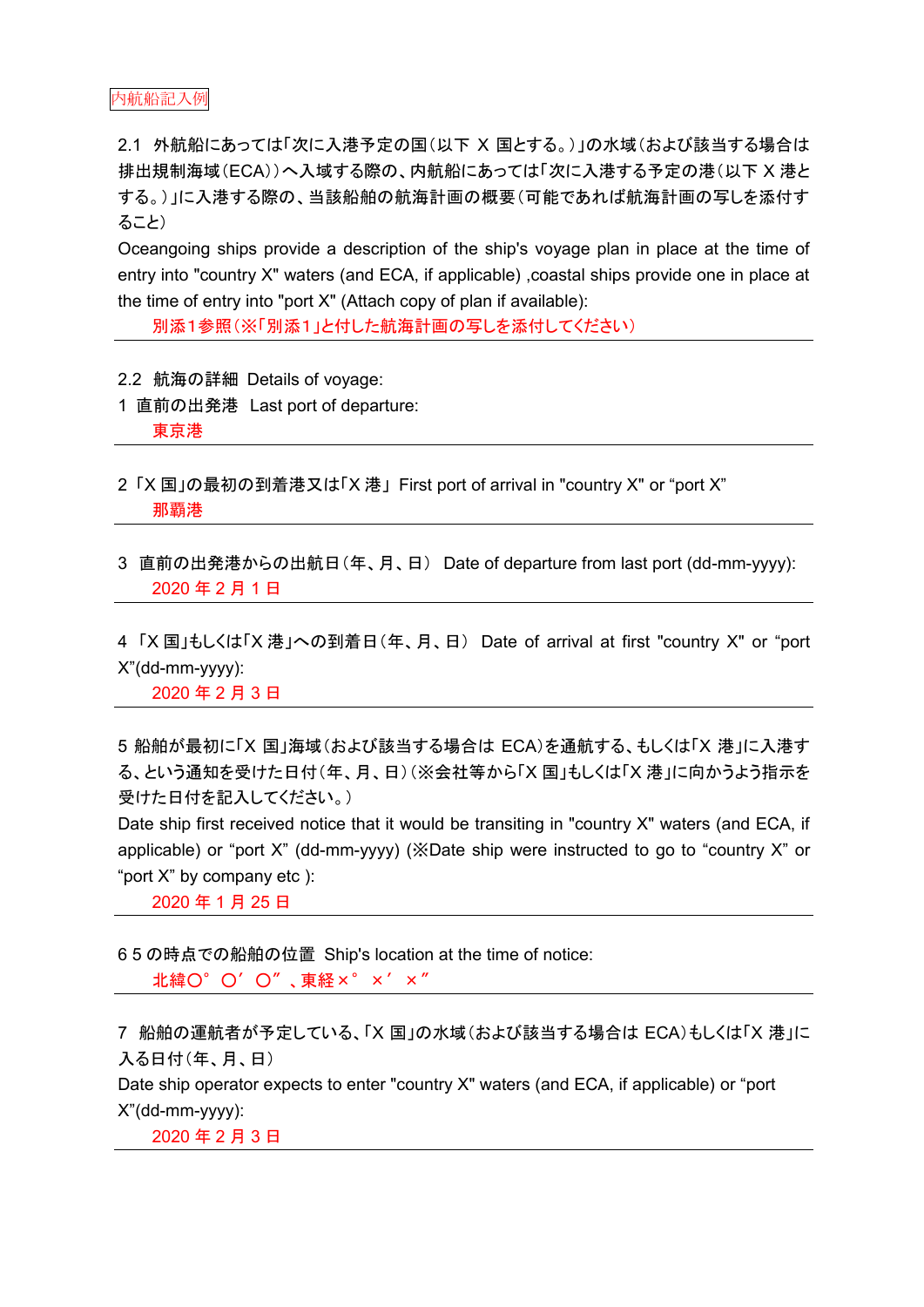8 船舶運航者が予定している、「X 国」の水域(および該当する場合は ECA)もしくは「X 港」に入 る時刻(時、分(協定世界時(UTC)))(※内航船の場合は日本標準時(JST)で記入することも可 能ですが、日本標準時で記載したことを明記してください。)

Time ship operator expects to enter "country X" waters (and ECA, if applicable) or "port X"(hh:mm UTC):

午後 0 時 30 分 (日本標準時)

9 船舶運航者が予定している、「X 国」の水域(および該当する場合は ECA)もしくは「X 港」から 出る日付(年、月、日)

Date ship operator expects to exit "country X" waters (and ECA, if applicable) or "port X"(dd-mm-yyyy):

2020 年 2 月 7 日

10 船舶運航者が予定している、「X 国」の水域(および該当する場合は ECA)もしくは「X 港」から 出る時刻(時、分(協定標準時(UTC))) (※内航船の場合は日本標準時(JST)で記入すること も可能ですが、日本標準時で記載したことを明記してください。)

Time ship operator expects to exit "country X" waters (and ECA, if applicable) or "port X" (hh:mm UTC):

午前 10 時 00 分 (日本標準時)

11 船舶の主機が「X 国」の水域(および該当する場合は ECA)もしくは「X 港」で稼働する予定の 日数

Projected days ship's main propulsion engines will be in operation within "country X" waters (and ECA, if applicable) or "port X":

2 日間

12 「X国」の水域(および該当する場合はECA)もしくは「X港」で運航する際に使用される燃料油 の硫黄分濃度

Sulphur content of fuel oil in use when entering and operating in "country X" waters (and ECA, if applicable) or "port X":

2.3%

**3** 基準適合燃料油の入手を試みた証拠 Evidence of attempts to purchase compliant fuel oil 3.1 「X国」の水域(および該当する場合はECA)もしくは「X港」に入る前に基準適合燃料油入手 のために取った行動(代替燃料油供給者への問い合わせ等すべての試みについて記述するこ と)と、基準適合燃料油を入手できなかった理由の説明

Provide a description of actions taken to attempt to achieve compliance prior to entering "country X" waters (and ECA, if applicable) or "port X", including a description of all attempts that were made to locate alternative sources of compliant fuel oil, and a description of the reason why compliant fuel oil was not available: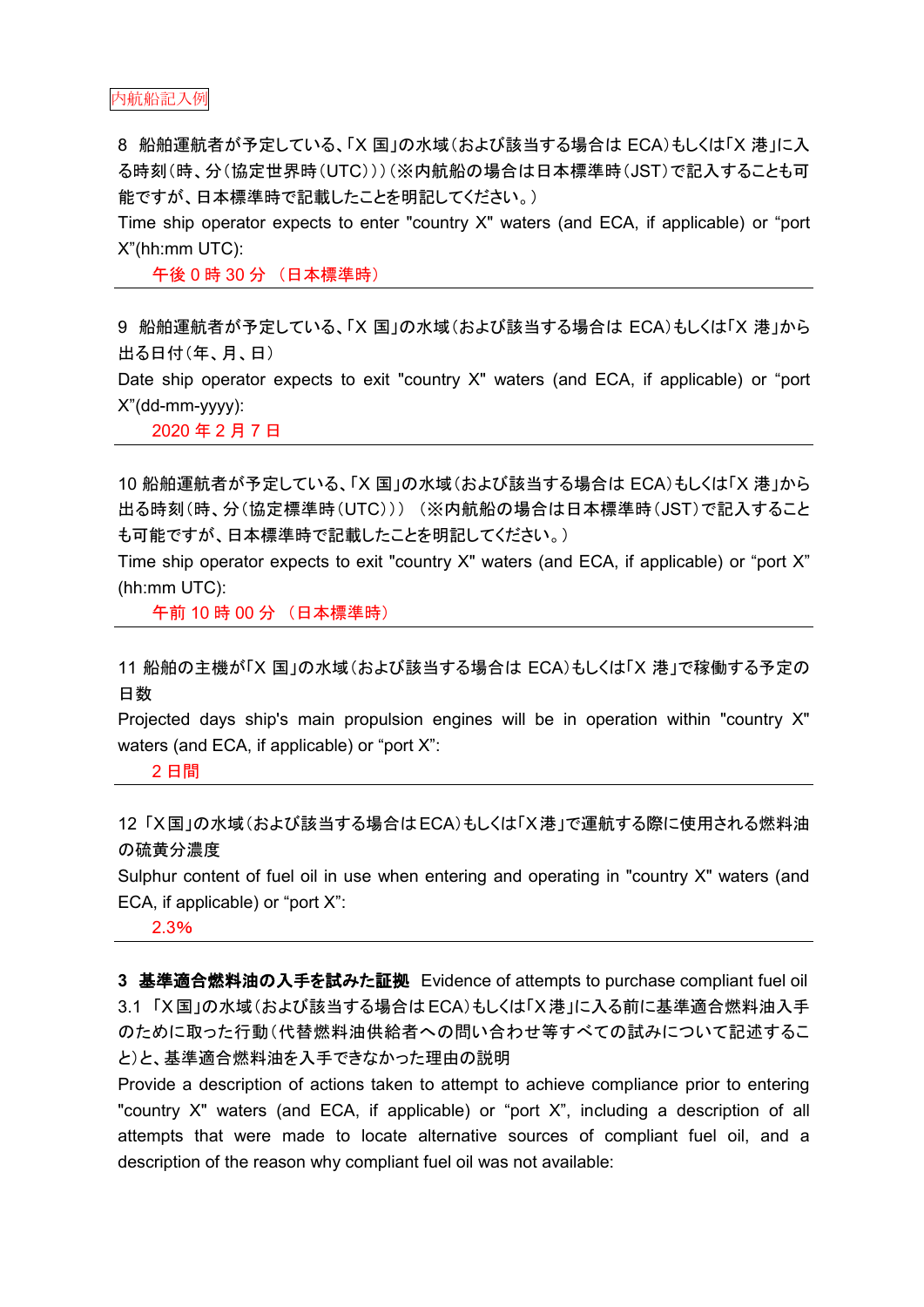2020 年 1 月 25 日に A 社に基準適合燃料油の販売を依頼したが在庫が無いと断られ、その後 B 社に販売を依頼したが同様に取り扱っていないと断られた。

3.2 連絡をとった燃料油供給者の名前と電子メールアドレス、住所と電話番号と連絡日(年、月、 日)

Name and email address of suppliers contacted, address and phone number and date of contact (dd-mm-yyyy):

- 会社名:A 社 担当者名:田中 太郎 電子メール: [abcdefg@co.jp](mailto:abcdefg@co.jp) 住所:東京都○○区×× 電話番号:03-1234-5678 日付:2020 年 1 月 25 日
- 会社名:B 社 担当者名:山田 二郎 電子メール: [abcdefg@co.jp](mailto:abcdefg@co.jp) 住所:東京都〇〇区×× 電話番号:03-1234-5678 日付:2020 年 1 月 25 日

3.3 燃料油供給者との連絡内容のコピーの添付(燃料供給者との電子メール等) Please attach copies of communication with suppliers (e.g. emails to and from suppliers) 別添2参照(※「別添2」と付した連絡内容のコピーを添付してください)

3.4 基準不適合燃料油を供給した燃料油供給者の名前と電子メールアドレス、住所と電話番号 Name and email address, address and phone number of a supplier which provided non-compliant fuel oil:

会社名:B 社 担当者名:山田 二郎 電子メール: [abcdefg@co.jp](mailto:abcdefg@co.jp) 住所:東京都〇〇区×× 電話番号:03-1234-5678

# **4** 基準適合燃料油を入手できることになっていたにもかかわらず、供給者の都合等で突然入手 が不可能となってしまった場合のみ記入

**In case of fuel oil supply disruption only**

4.1 基準適合燃料油を入手予定だった港の名前

Name of port at which ship was scheduled to receive compliant fuel oil:

東京港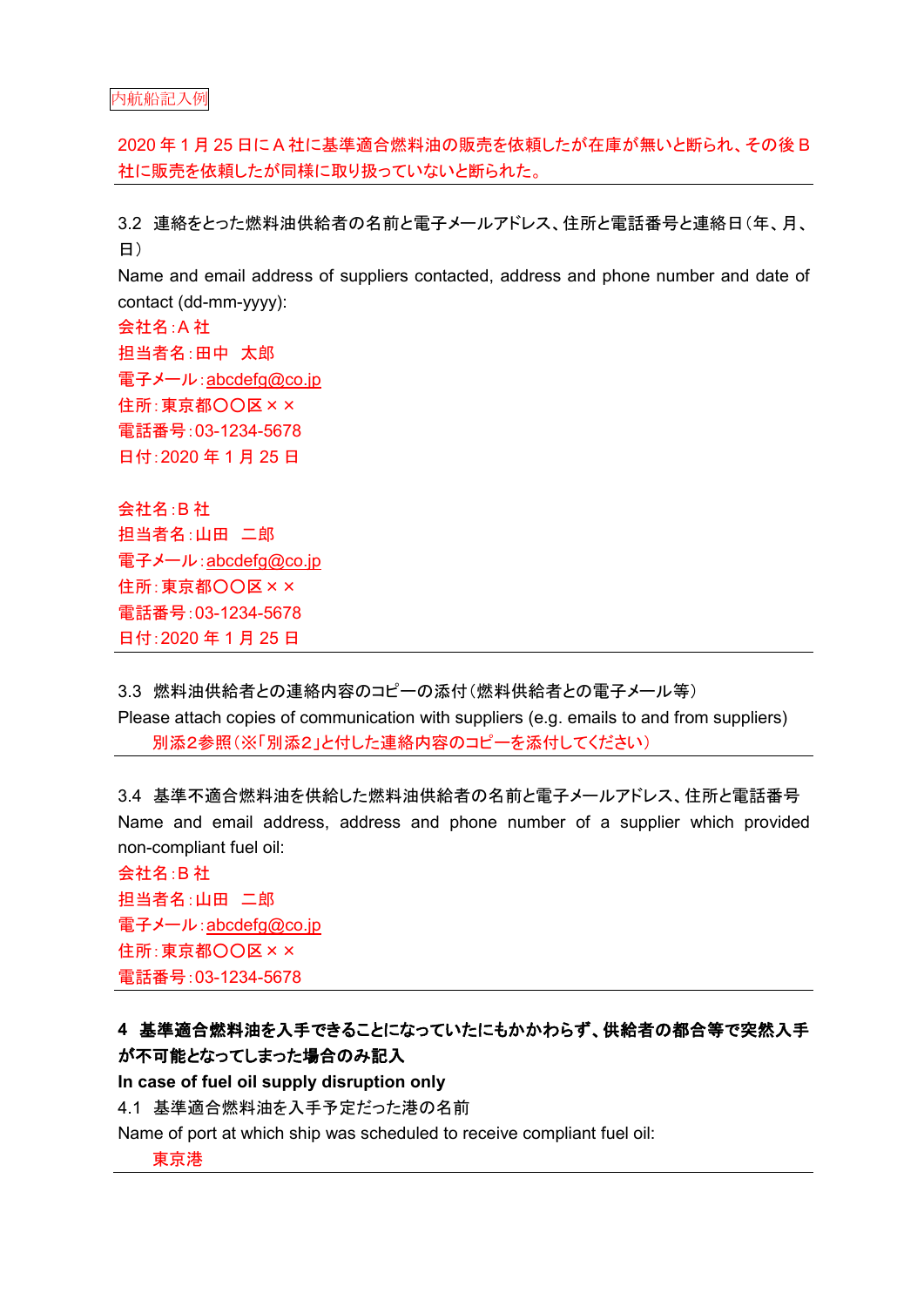4.2 入手を予定していた燃料油供給者の名前、電子メールアドレスと電話番号 Name, email address, and phone number of the fuel oil supplier that was scheduled to deliver (and now reporting the non-availability):

会社名:A 社 担当者名:田中 太郎 電子メール:[abcdefg@co.jp](mailto:abcdefg@co.jp) 住所:東京都〇〇区×× 電話番号:03-1234-5678

### **5** 故障が生じるおそれがある場合のみ記入 **Operation constraints, if applicable**

5.1 入手可能な基準適合燃料油の使用が運航や安全の問題を生じるおそれがあるため基準不 適合燃料油を使用する場合、当該懸念を示す書類を添付すること

If non-compliant fuel has been bunkered due to concerns that the quality of the compliant fuel available would cause operational or safety problems on board the ships, the concerns should be thoroughly documented.

別添3参照(※「別添3」と付した懸念を示す資料を添付してください)

#### 5.2 当該港で入手可能な基準適合燃料油を使用することができない運航上の制約

Describe any operational constraints that prevented use of compliant fuel oil available at port:

本船の主機関に使用する燃料油の動粘度(メーカー推奨範囲)が×~△cSt である一方、B 社が 販売している基準適合燃料油は動粘度が○cSt であり、入手可能な燃料油の動粘度がメーカー 推奨範囲外のため。

5.3 基準適合燃料油の使用を可能にするために実施した、または実施するべき作業の手順 Specify steps taken, or to be taken, to resolve these operational constraints that will enable compliant fuel use:

加熱することで燃料油の動粘度を変え、燃料を使用可能とすることが考えられる。しかしながら、 B社に確認したところ○○℃で△~●cSt となっており、加熱しても本船の主機関で使用できる動 粘度にならないことが分かった。

### **6** 基準適合燃料油を入手するための計画 **Plans to obtain compliant fuel oil**

6.1 「X 国」の最初の寄港地もしくは「X 港」での基準適合燃料油の入手可能性と入手するための 計画

Describe availability of compliant fuel oil at the first port-of-call in "country X" or "port X", and plans to obtain it:

沖縄県那覇港の販売業者である C 社に基準適合油の販売が可能か確認したところ、可能である ことがわかった。同社から基準適合油を購入し、入港日の翌日である 2020 年 2 月 4 日に燃料搭 載を実施する予定である。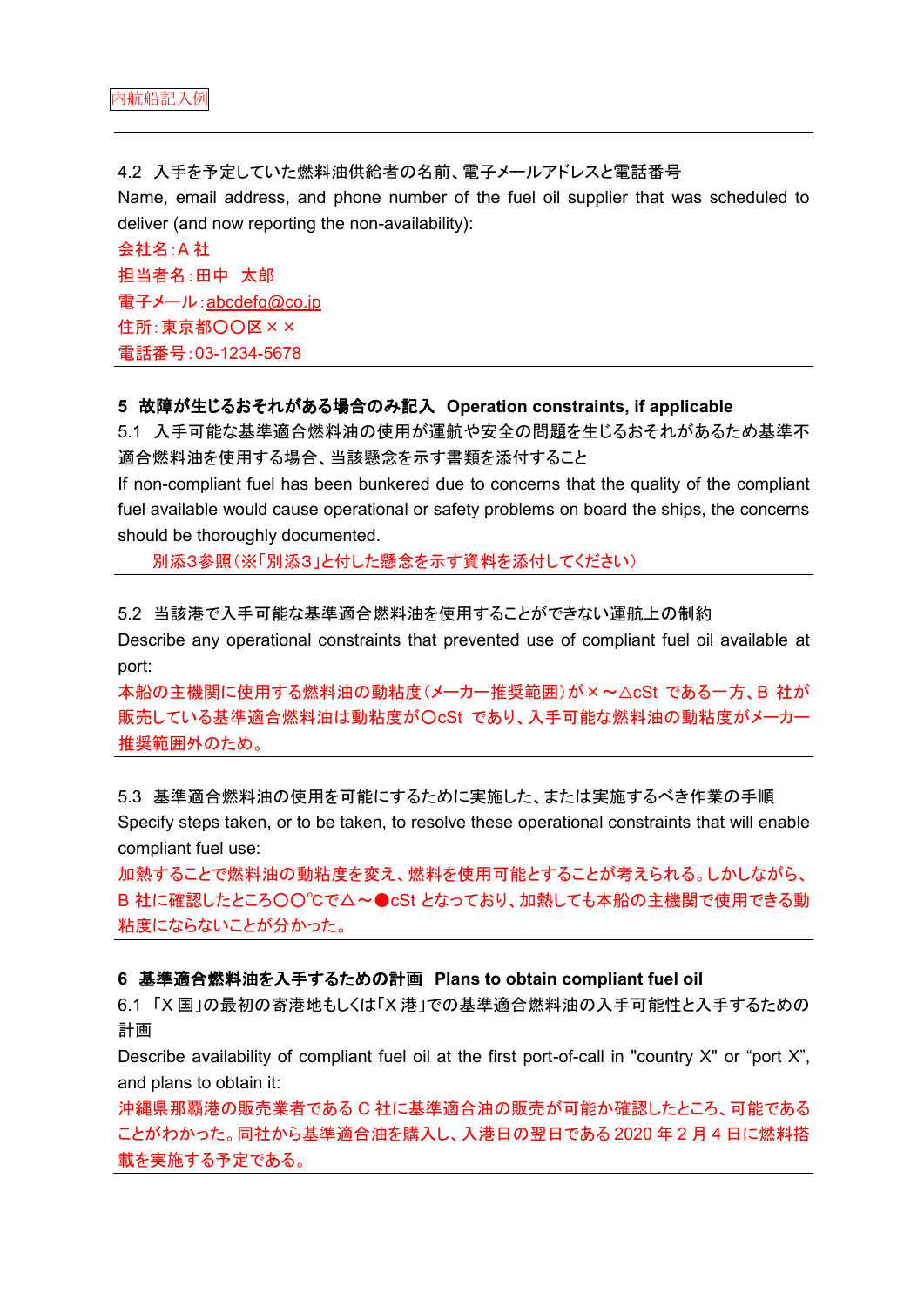6.2 「X 国」の最初の寄港地もしくは「X 港」で基準適合燃料油が入手できない場合、次の寄港地 で入手可能な燃料油の最低硫黄分濃度または入手可能な燃料油の最低硫黄分濃度の一覧表 If compliant fuel oil is not available at the first port-of-call in "country X" or "port X", list the lowest sulphur content of available fuel oil(s) or the lowest sulphur content of available fuel oil at the next port-of-call:

次港で基準適合燃料油を入手可能なため該当せず。

### **7** 過去の通報 **Previous Fuel Oil Non-Availability Reports**

7.1 船舶所有者又は船舶運航者が過去 1 年間に「X 国」(内航船の場合は日本)へ通報を提出し ている場合、過去に提出した当該通報の一覧と、基準不適合燃料を使用して寄港した港と日付を 含む以下の事項

If shipowner/operator has submitted a Fuel Oil Non-Availability Report to "country X"( shipowner/operator of coastal ships have submit to Japan) in the previous 12 months, list the number of Fuel Oil Non-Availability Reports previously submitted and provide details on the dates and ports visited while using non-compliant fuel oil, as set out below: 過去の通報 Report:

通報 1 (※過去の通報について通し番号を付与してください。)

日付(年、月、日) Date (dd-mm-yyyy):

2020 年 1 月 20 日

港 Port:

大阪港

# 燃料の種類 Type of fuel:

C 重油

備考 Comments:

### **8** 船長または会社の情報 **Master/Company information**

船長の氏名 Master name:

山本 五郎

-

「X 国」の現地代理店 Local agent in "country X"(※外航船のみ記入してください):

船舶運航者名 Ship operator name: YY 汽船